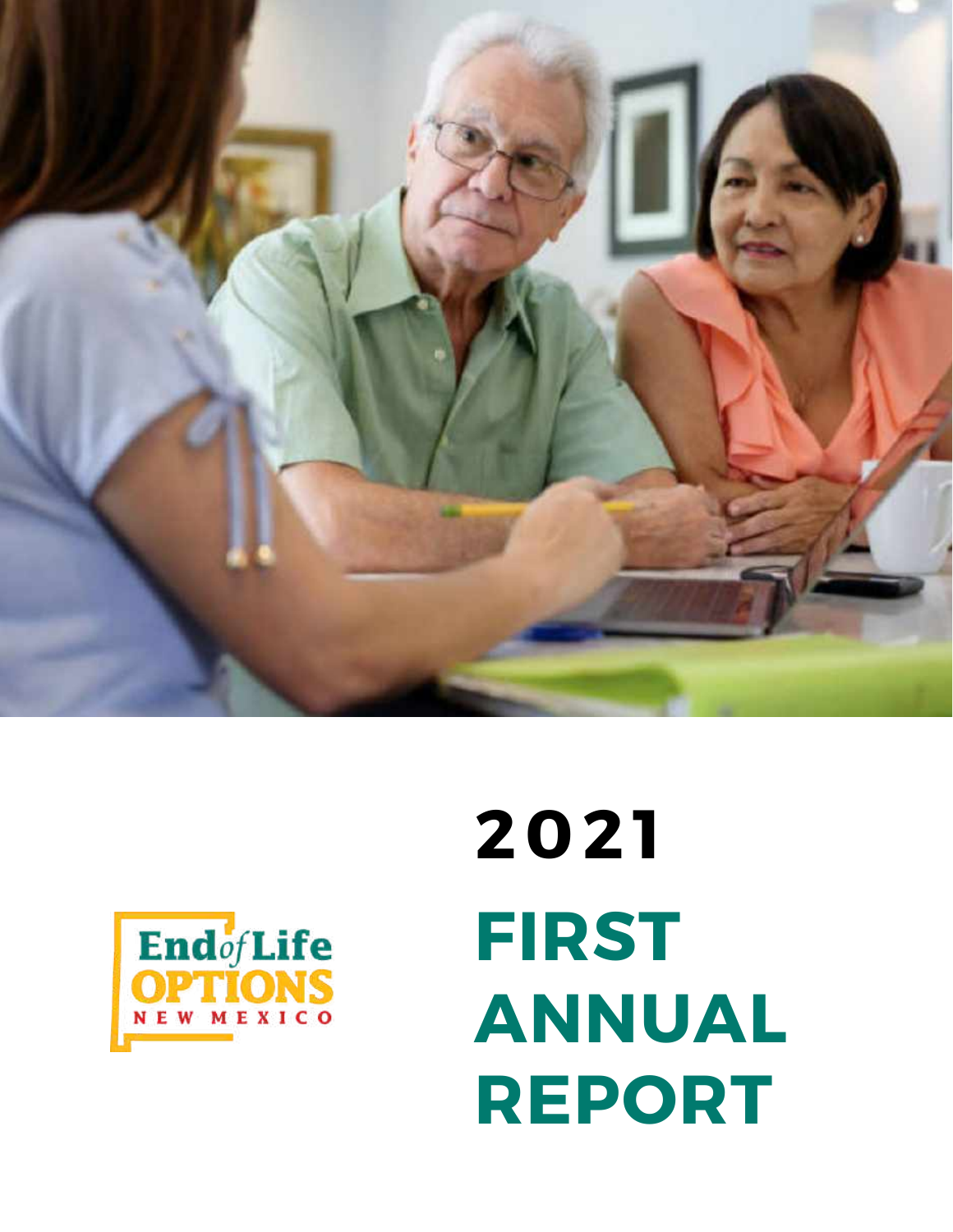### VISION, MISSION, AND VALUES

#### Our Vision

New Mexicans have accurate information and caring support to choose their end-of-life options in a system that honors those choices.

#### Our Mission

End of Life Options New Mexico (EOLONM) provides information and support for all end-of-life options, including medical aid in dying.

#### Our Values

Compassion, Inclusiveness, Respect, Non-Judgmental, Integrity



The collective values that bring us to end-of-life work compel us to demonstrate:

- **Compassion** for others' experiences
- being **Inclusive** of our state's diverse population
- while showing **Respect** for each individual's end-of-life choices
- supporting them in a **Non-judgmental** manner
- with steadfast **Integrity**.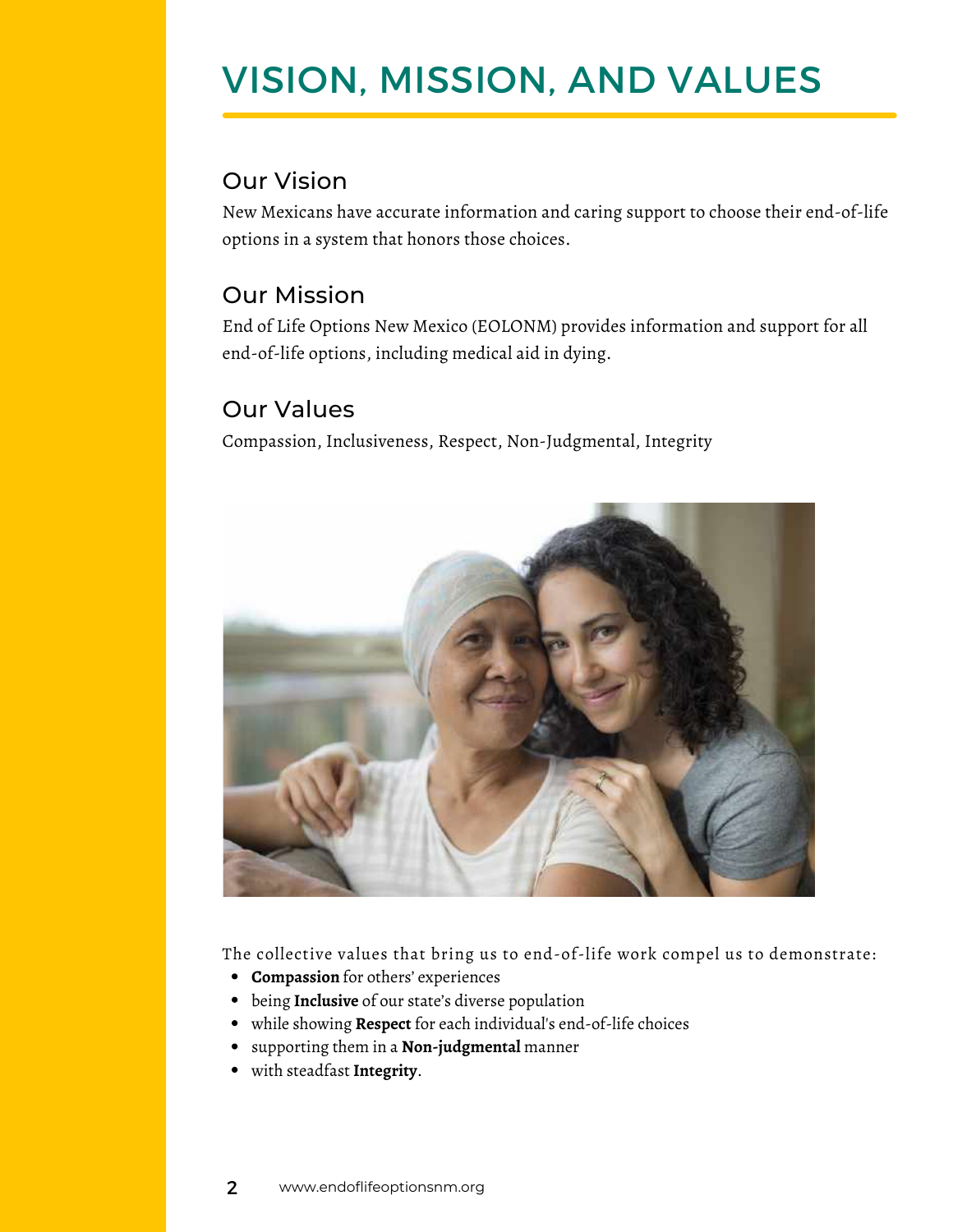### MESSAGE FROM THE BOARD

#### 2021 - A Reason to Celebrate

What a year it's been! It may sound unusual in a year so full of loss with disruptions, uncertainties, illnesses, and sorrow – but yes, 2021 was also a year to celebrate.

While we cannot deter the inevitability of death, with the passage of the Elizabeth Whitefield End-of-Life Options Act, New Mexicans finally succeeded in expanding their options at the end of life and offering a way to peacefully end intolerable terminal suffering.

#### From Advocacy to Service

After many years of community outreach and education, the leadership of strong, wellinformed, resolute legislative sponsors, and a determined group of advocates, partners, and community supporters, the heavy lift of passing medical aid in dying legislation was realized.

And then the work evolved.

Our New Mexico End of Life Options Coalition pivoted from an informal group of activists to become a formally incorporated non-profit organization – *End of Life Options New Mexico* - with the goal to help ensure access to the new law and all end-of-life options.

This annual report, the first in the life of our new non-profit, retraces our successful legislative journey and describes the exciting beginning of our new journey of service - to bring to light the importance of understanding our right to self-determination and the choices that all people deserve at the end of their lives.

#### Gratitude All Around

In our celebration, we owe a debt of gratitude to our staunch advocates, generous partners, founding donors, and steadfast volunteers, without whom none of the remarkable achievements outlined in this report would have been possible.

Thank you one and all.

Bank Wolff

Gill Ven Oster mk Brady







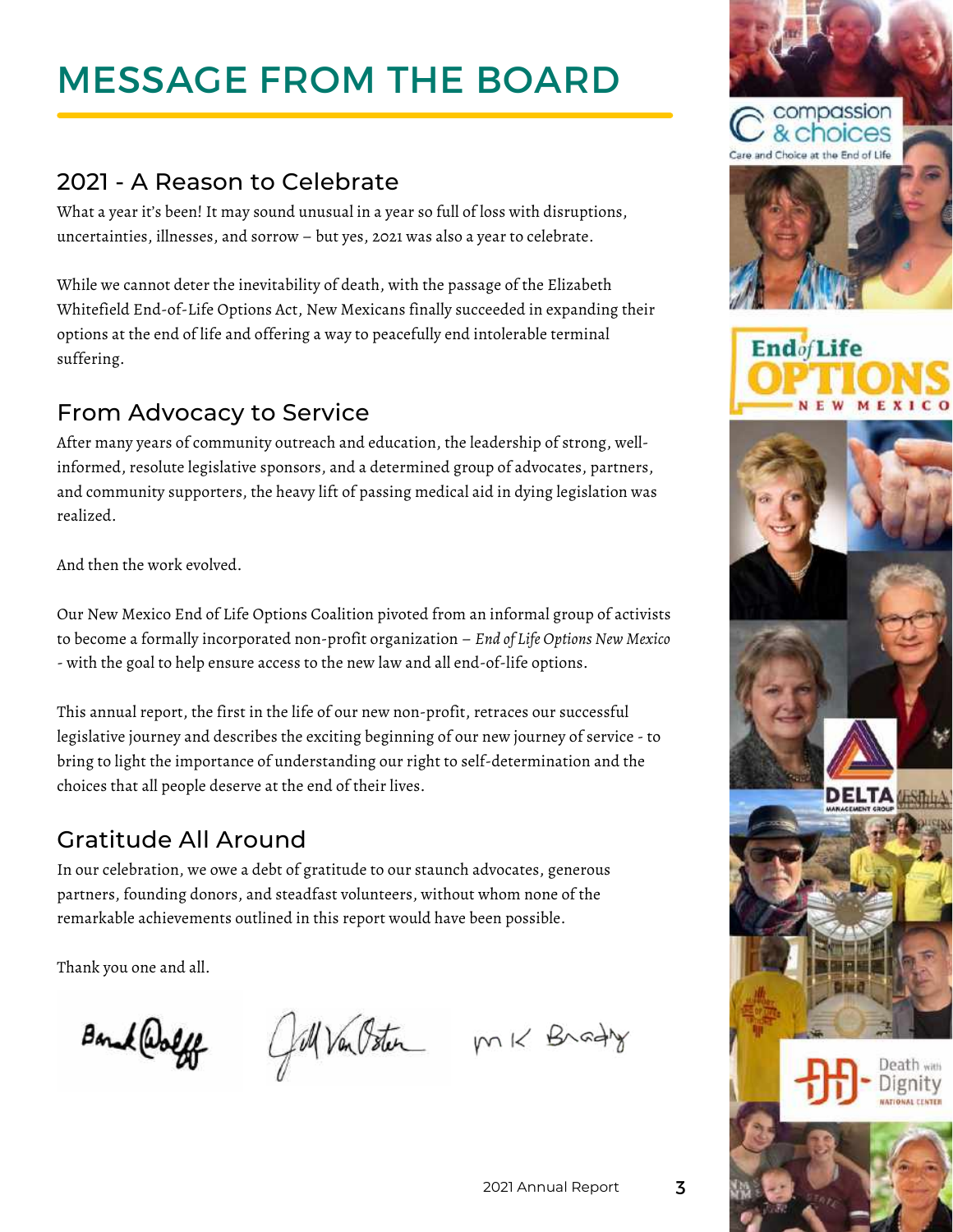### OUR BOARD MEMBERS



**Barak Wolff, MPH** Chair



**Jill VonOsten, MBA** Vice-Chair



**MaryKay Brady** Secretary/Treasurer

### OUR ADVISORS





**Rep. Debbie Armstrong, JD** Senior Advisor



**Rob Schwartz, JD** Legal Policy Advisor



**Revathi A-Davidson, MA, MPH** Equity & Inclusion Advisor



**Nancy Abell, MSW** Clinical Outreach & Client Services Advisor



**Randi Lowenthal, MBA** Fundraising and Development Advisor



**Libby Hopkins, RN** Hospice Advisor



**Elizabeth Armijo** Compassion & Choices National Partner Advisor



**Valerie Lovelace, MS** Death With Dignity National Partner Advisor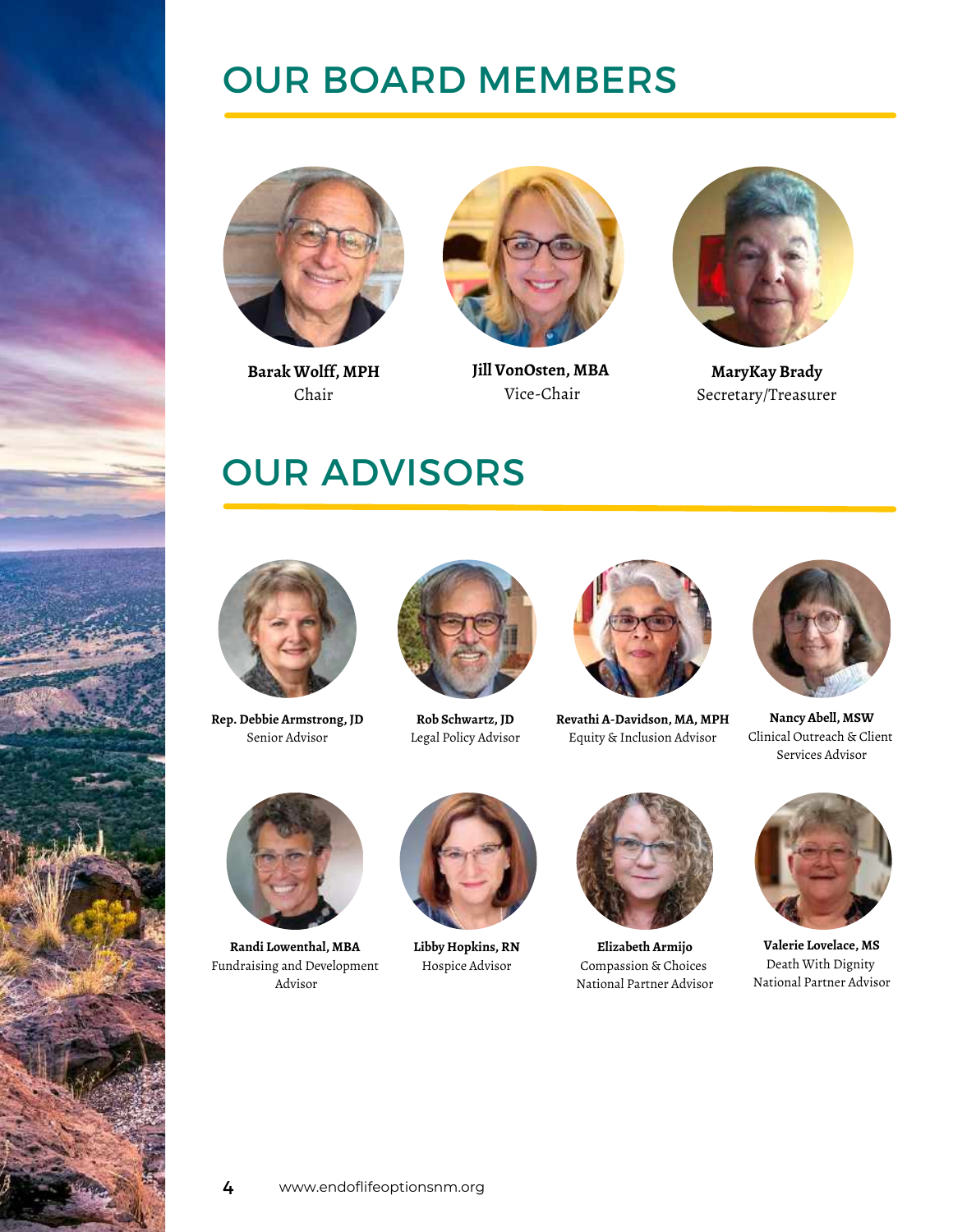### THE NATIONAL MOVEMENT

Passing the **Elizabeth Whitefield End-of-Life Options Act** in the spring of 2021 was a long time in the making and came only after years of advocacy. The Act authorizes medical aid in dying (MAID), a medical practice that allows mentally capable, terminally ill adults to request and selfadminister a prescription for life-ending medication from their health care provider.

Since the first Oregon law was passed by ballot initiative in 1994 and actually went into effect in 1997, we've learned a lot. Both from Oregon and the experiences of the other authorized states, which now constitute more than 40 years of combined experience.

The New Mexico law is setting a new standard! Our law includes innovative provisions intended to improve access by reducing waiting periods and easing administrative burdens. These provisions are being incorporated into proposed legislation in new states and used to amend existing legislation in authorized states.

Eleven (11) jurisdictions have authorized the use of MAID, including Oregon, Washington, Montana, Vermont, California, Colorado, Washington D.C., Hawaii, New Jersey, Maine, and now, New Mexico. With the authorization of MAID in New Mexico, more than 22% of the U.S. population currently have access to this compassionate option.

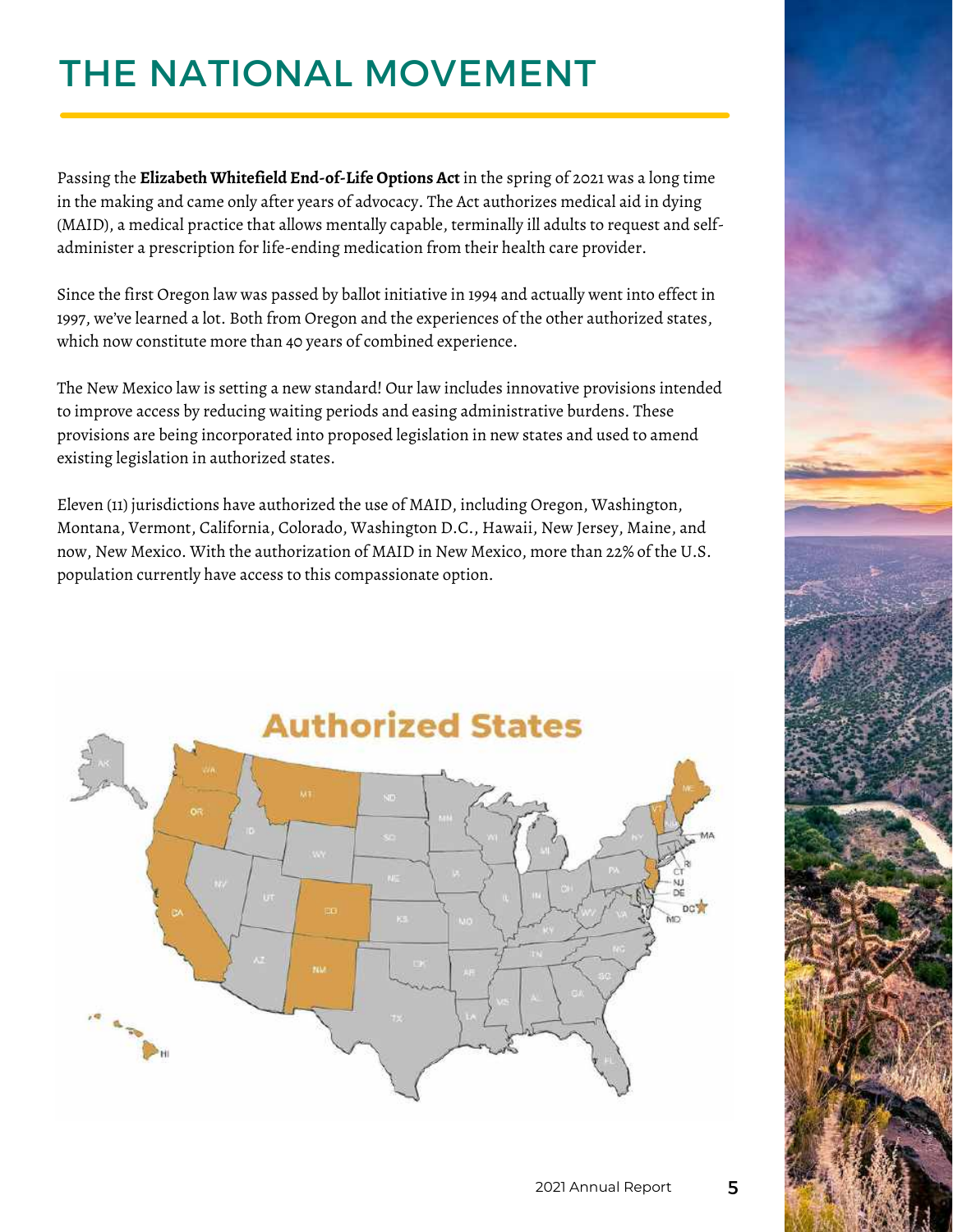### OUR NEW MEXICO JOURNEY

**New Mexico Senator Liz Stefanics** introduced the first aid-in-dying legislation in 1995 . While that legislation did not get through the legislative process, a subsequent bill was introduced by **Rep. Karen E. Giannini** in 2009 which also died in committee.

1990's-2009

**Morris v. New Mexico** was a 2012 lawsuit that challenged our state's stance on aid in dying. The Court ruled that terminally ill, mentally competent patients have a fundamental right to medical aid in dying under the New Mexico State Constitution. However, this ruling specifically protected physicians from prosecution only in Bernalillo County, not throughout the state. This decision was reversed by the Court of Appeals.

> The **New Mexico Supreme Court** unanimously ruled that it was the role of the legislature, not the courts, to decide if and how the state would allow medical aid in dying. The New Mexico End of Life Options Coalition was founded.

**Representatives Deborah Armstrong** and **Bill McCamley**

introduced HB 171 and **Senator Liz Stefanics** carried the companion bill, SB 252. Despite the monumental efforts of nearly 6,000 supporters and citizen advocates from across the state, the 2017 New Mexico End of Life Options Act was narrowly defeated in the Senate by a 22-20 vote.

> **HB 90 was introduced in January of 2019.** Bill sponsors and supporters decided to name the legislation after a fierce advocate, **Judge Elizabeth Whitefield**, in honor of her advocacy and hard fought battle against cancer. The 2019 session ended without sufficient time and political support to pass the bill.

2016

2019

2020

The **New Mexico End of Life Options Coalition** prepared for the 2021 legislative session: recruited and rallied volunteers, organizations, and partners to secure endorsements; advocated for the passage of resolutions in several municipalities; spoke at local events, health fairs, and town halls; told the stories of those with terminal illness and put a human face on end-of-life challenges for people across the state.

2012

2017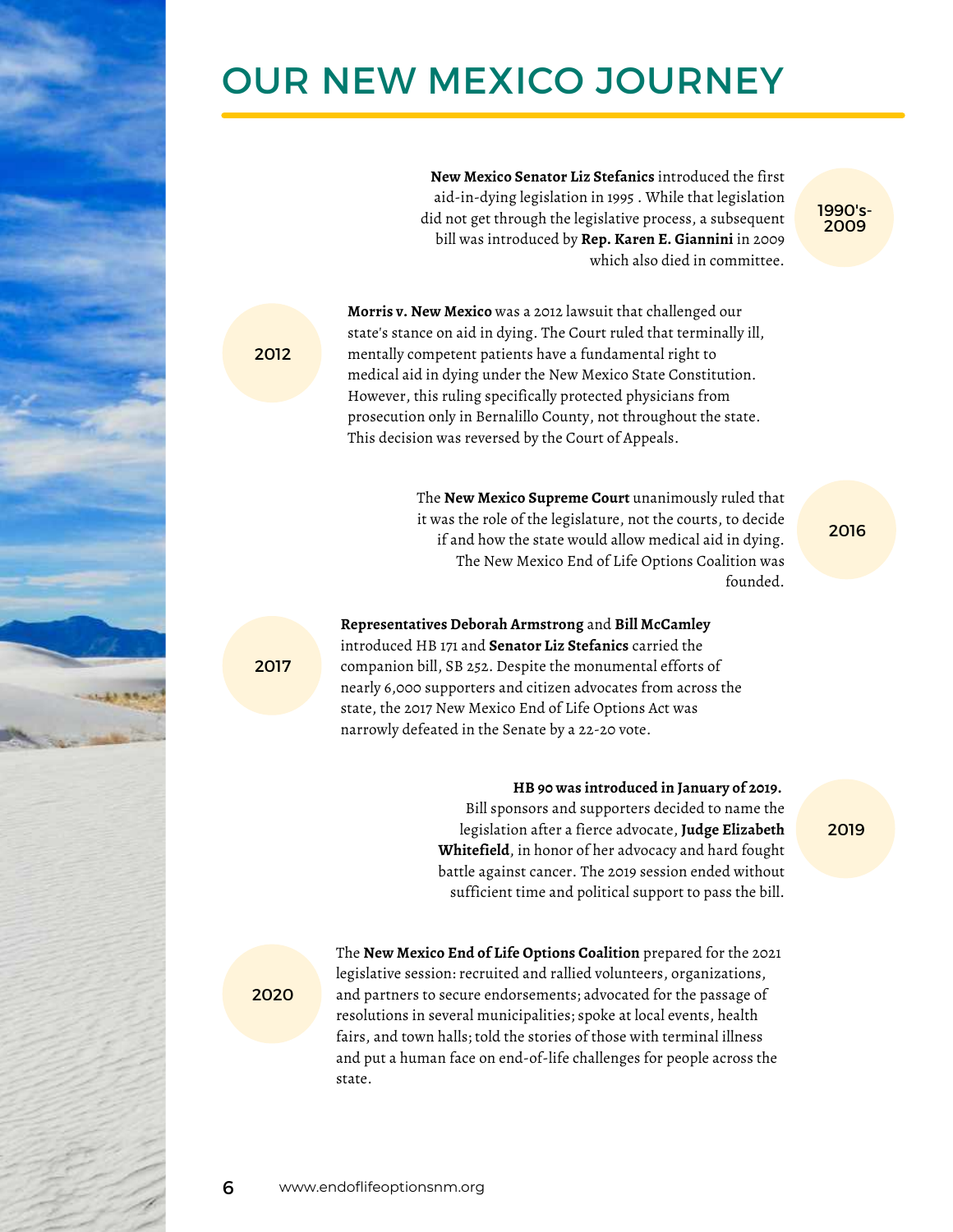### 2021 TIMELINE

| <b>January</b>  | HB 47, The Elizabeth Whitefield End of<br>Life Options Act, was introduced.                                                                                                   |                 |  |
|-----------------|-------------------------------------------------------------------------------------------------------------------------------------------------------------------------------|-----------------|--|
|                 | HB 47 passed the New Mexico State House<br>of Representatives on a vote of 39-27.                                                                                             | <b>February</b> |  |
| <b>March</b>    | <b>HB 47</b> passed the New Mexico Senate<br>on a vote of 24-17.                                                                                                              |                 |  |
|                 | On April 8, 2021, the Elizabeth Whitefield<br>End of Life Options Act was signed by<br>Governor Michelle Lujan Grisham.                                                       | <b>April</b>    |  |
| May             | End of Life Options New Mexico (EOLONM)<br>was incorporated in the State of New Mexico.                                                                                       |                 |  |
|                 | On June 18 2021, the Elizabeth Whitefield<br>End of Life Options Act went into effect.<br><b>EOLONM</b> began to provide information and<br>referral services to New Mexicans | <b>June</b>     |  |
| July            | First known aid-in-dying death took place<br>in New Mexico.                                                                                                                   |                 |  |
|                 | <b>EOLONM</b> launched the new website,<br>www.endoflifeoptionsnm.org                                                                                                         | September       |  |
| <b>November</b> | <b>EOLONM</b> provided financial assistance for<br>medical aid-in-dying medication for the first<br>time.                                                                     |                 |  |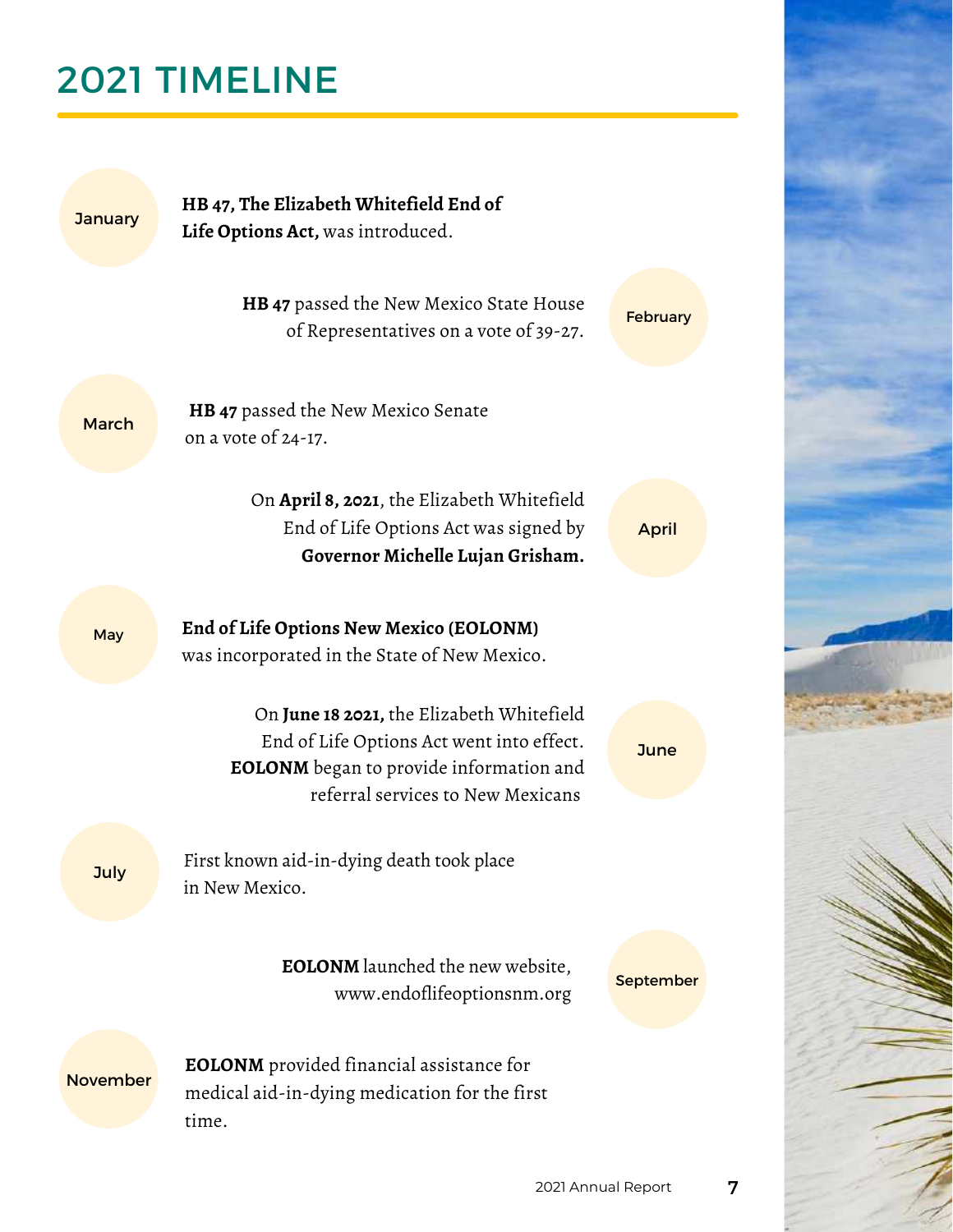### ADVOCACY IN THE NEWS

| Jan. 30, 2021 | <b>SANTA FE &amp; NEW MEXICAN</b> | A Life and Death Debate<br>on Aid-in-Dying Bill in New<br>Mexico<br>By Robert Nott                                          |
|---------------|-----------------------------------|-----------------------------------------------------------------------------------------------------------------------------|
| Feb. 5, 2021  | <b>ALBUQUERQUE</b>                | Editorial: Aid-in-Dying Bill<br>Brings Peace of Mind,<br>Dignity to Final Days<br>By Albuquerque Journal<br>Editorial Board |
| Feb. 11, 2021 | <b>Carlsbad Current Argus.</b>    | Last Rights: Legalizing the<br>Decision to End One's Life<br>By Michael Benanav                                             |
| Feb. 17, 2021 | <b>ALBUQUERQUE</b>                | Column: Lawmakers<br>Consider End-of-Life<br>Options Bill<br>By Joline Guitierrez Krueger,<br>Journal Staff Writer          |
| Feb. 27, 2021 | <b>ALBUQUERQUE</b>                | New Mexico Needs End-<br>of-Life Care Options Now<br>By Dolores Huerta<br>Bakersfield, CA                                   |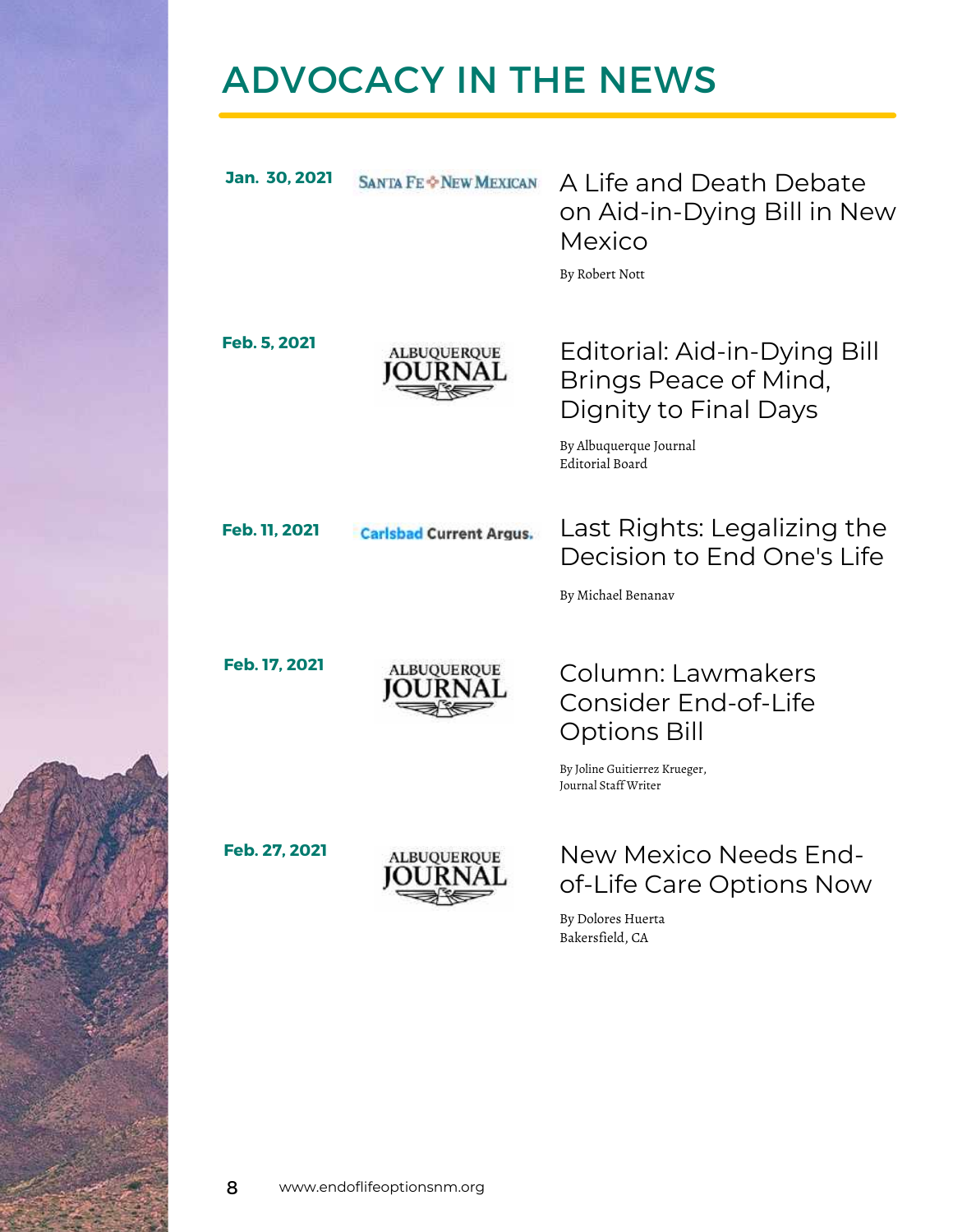### OUR LAW IN THE NEWS

| <b>June 17, 2021</b> | <b>BS npr</b>                     | "Elizabeth Whitefield End-<br>of Life Options Act" Now in<br><b>Fffect</b>                                                                         |  |
|----------------------|-----------------------------------|----------------------------------------------------------------------------------------------------------------------------------------------------|--|
| <b>July 22, 2021</b> | <b>Bulletin</b>                   | New Law Authorizes<br>Medical Aid in Dying in<br>New Mexico<br>By Mike Cook                                                                        |  |
| Sep. 18, 2021        | USA<br><b>TODAY</b>               | <b>Terminal Patients Deserve</b><br>Death with Dignity. New<br>Mexico Aid-in-Dying Law<br>Sets Standard<br>by Kim Callinan,<br>Opinion Contributor |  |
| Oct. 26, 2021        | <b>SANTA FE &amp; NEW MEXICAN</b> | Lawmaker: Nearly 30<br><b>New Mexicans Have Used</b><br>New Aid-in-Dying Law<br>By Daniel J. Chacón                                                |  |
| Oct. 26, 2021        | <b>SANTA FE &amp; NEW MEXICAN</b> | A Tale of Two Deaths:<br>One in 'Pain and Despair,'<br>Another 'Peaceful'<br>By Daniel J. Chacón                                                   |  |
| <b>Nov. 22, 2021</b> | <b>SANTA FE &amp; NEW MEXICAN</b> | At the End of Life, Peace<br>for Terminal Patients<br>By Santa Fe New Mexican<br>Editorial Board                                                   |  |

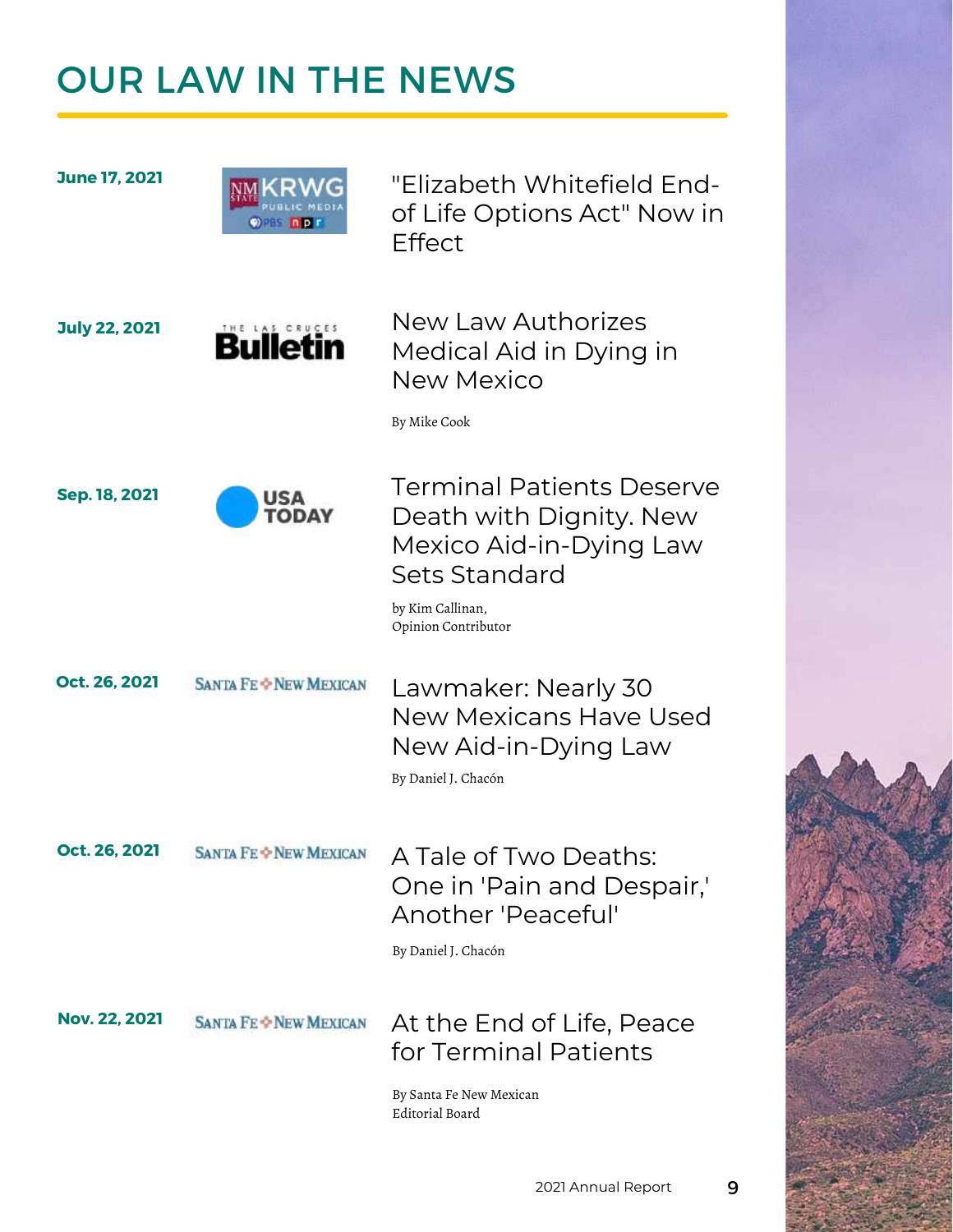### IMPLEMENTING MAID

Although **EOLONM** has no official responsibilities identified in the Elizabeth Whitefield End of Life Options Act, **assisting in its implementation has always been a high priority**. We assist with training interested providers, identifying potential prescribers, educating and referring patients who request assistance and more.

The information below reflects only what we know first hand; it is not a reflection of all the medical aid in dying (MAID) activity that has occurred thus far in New Mexico.

What we know so far...

- **Since June there have been more than four dozen successful uses of MAID** across the state, including the communities of Albuquerque, Santa Fe, Glorieta, Gallup, Farmington, Taos, and Truth or Consequences.
- For almost all of these MAID deaths the patient had been **enrolled in hospice and the prescribing clinician attended the death in person**.
- **About a dozen different health care providers have prescribed** MAID medications.
- We estimate **about another 25 clinicians are trained and willing to prescribe** if and when their eligible patients request MAID medications.
- **Several hospice organizations have fully incorporated MAID into their scope of services**, including allowing their clinicians to prescribe life-ending medications.
- **EOLONM has facilitated successful referrals** for MAID assessments for all those who requested such assistance.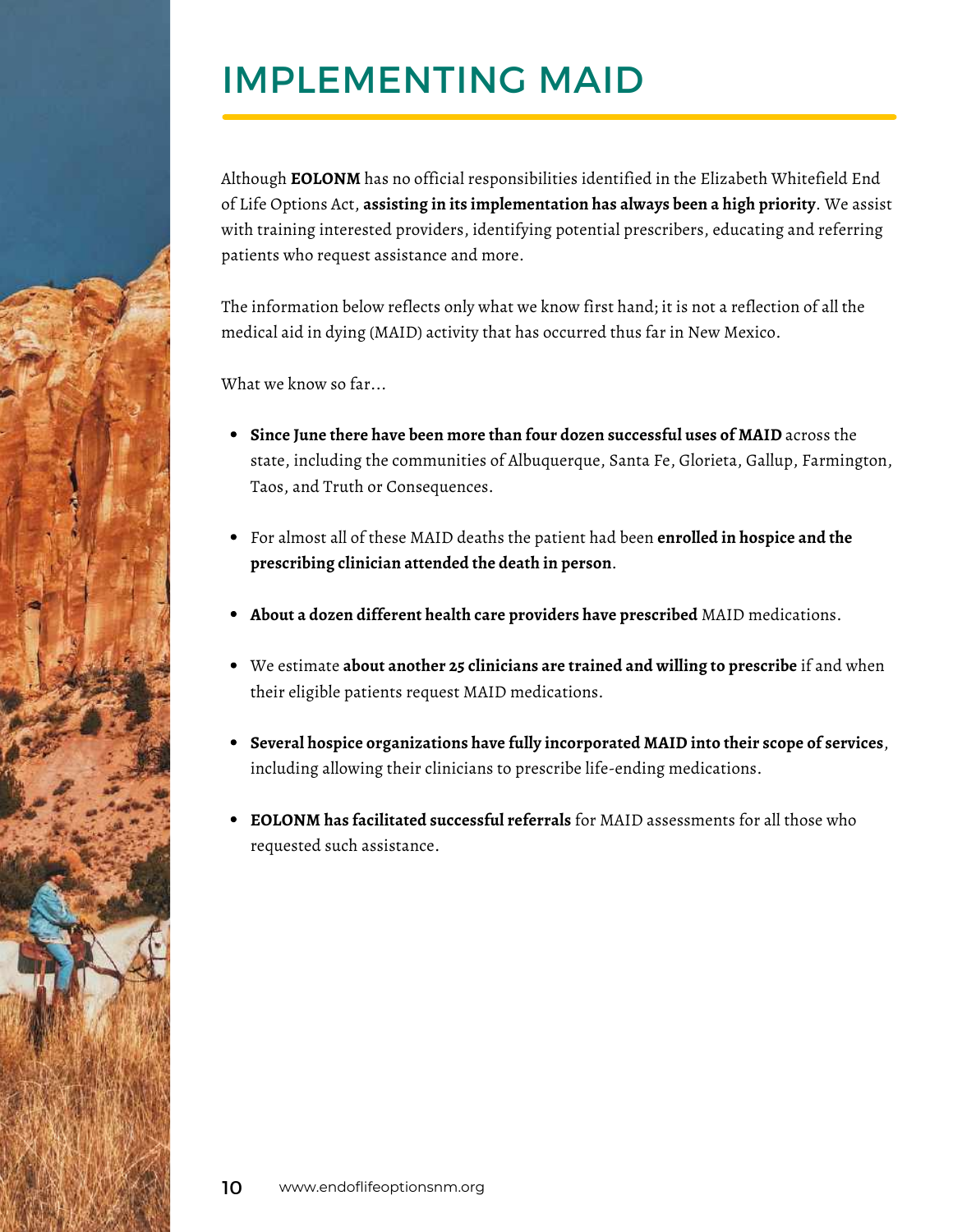### OUR IMPACTS

#### **In the short time since EOLONM began offering services, we've made a significant impact.** The numbers on this page represent some of the encouraging results achieved in only six months.





#### **136** individuals and their loved ones received information, support, and resources from an EOLONM volunteer.

**>2,000** EOLONM brochures distributed

**7,542\*** unique visitors to EOLONM website

*\*from October - December 2021*

#### **36**

clinicians received timely responses to their inquiries made via EOLONM's phone line (505-393-1321)

> **4,000+** e-mail listserv subscribers

**54,040\*** page views on EOLONM website



**12** hospitals received outreach on EOLONM and MAID

**32** of the 71 Medicare certified hospice agencies in New Mexico received outreach on EOLONM and MAID

**489** clinicians and healthcare staff were reached through 12 clinical education sessions

#### **1,164**

individuals received education on end-of-life options, including medical aid in dying through 16 community presentations

**Also of note,** educational sessions were made virtually and in person to audiences statewide, including Albuquerque, Las Cruces, Raton, Santa Fe, Silver City, and Springer.

**How were "we" able to get services up and running so quickly after the passage of the** *Elizabeth Whitefield End-of-Life Options Act***?** Through the incredible efforts of "Team EOLONM" – a group of about 30 committed and tireless volunteers who morphed from legislative advocates into service superheroes. Serving on the Board, as advisors, leading committee work, educating, directly assisting clients, and reaching into communities, EOLONM could not have attained this level of outreach and service without them.

Beyond the notable work of our Board and Advisors, EOLONM would like to specifically acknowledge volunteers **Jan Wilson**, **Adrienne Dare**, **Mary McLaren**, **C.J. Hickle**, **Phyllis Bergman**, **Lucy Fox**, **Judith Brillman**, **Hunter Marshall**, **Bee Zollo**, **Carol Glassheim**, and **Poem Swentzall**. In addition, **Meggin Lorino**, our Account Executive with Delta Management Group, provided masterful coordination managing the control center for Team EOLONM's efforts.



11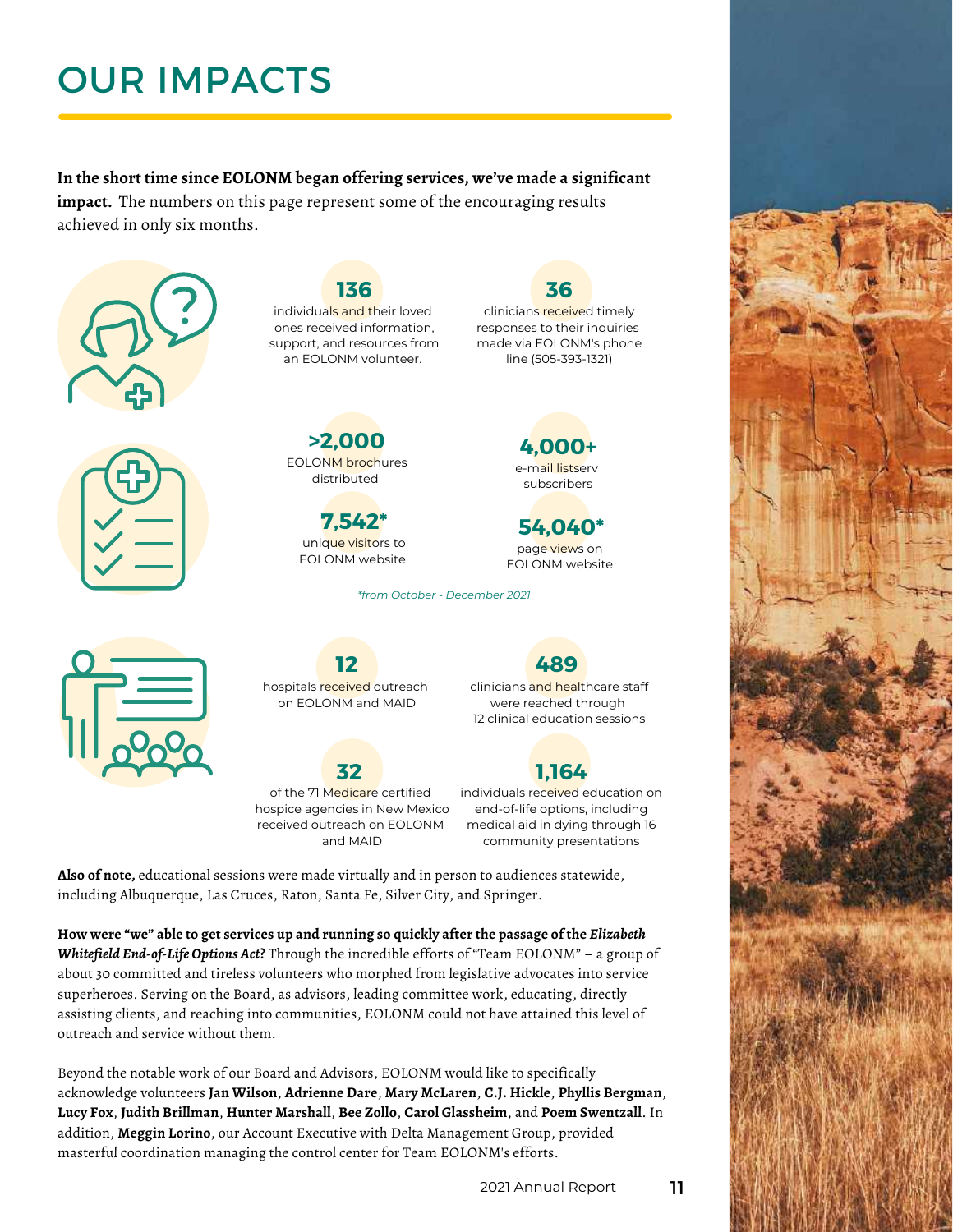### START-UP FINANCIALS



As a new organization, one of EOLONM's first challenges was to develop a budget and financial reports that were clear and understandable to the Board, our supporters, and other interested parties. The New Mexico Foundation became our fiscal sponsor in July 2018, managing our accounts, grants, donations, and expenditures for a full two years. As reflected on the graphs above, the net proceeds from those early years was \$18,875 which was transferred to EOLONM in July.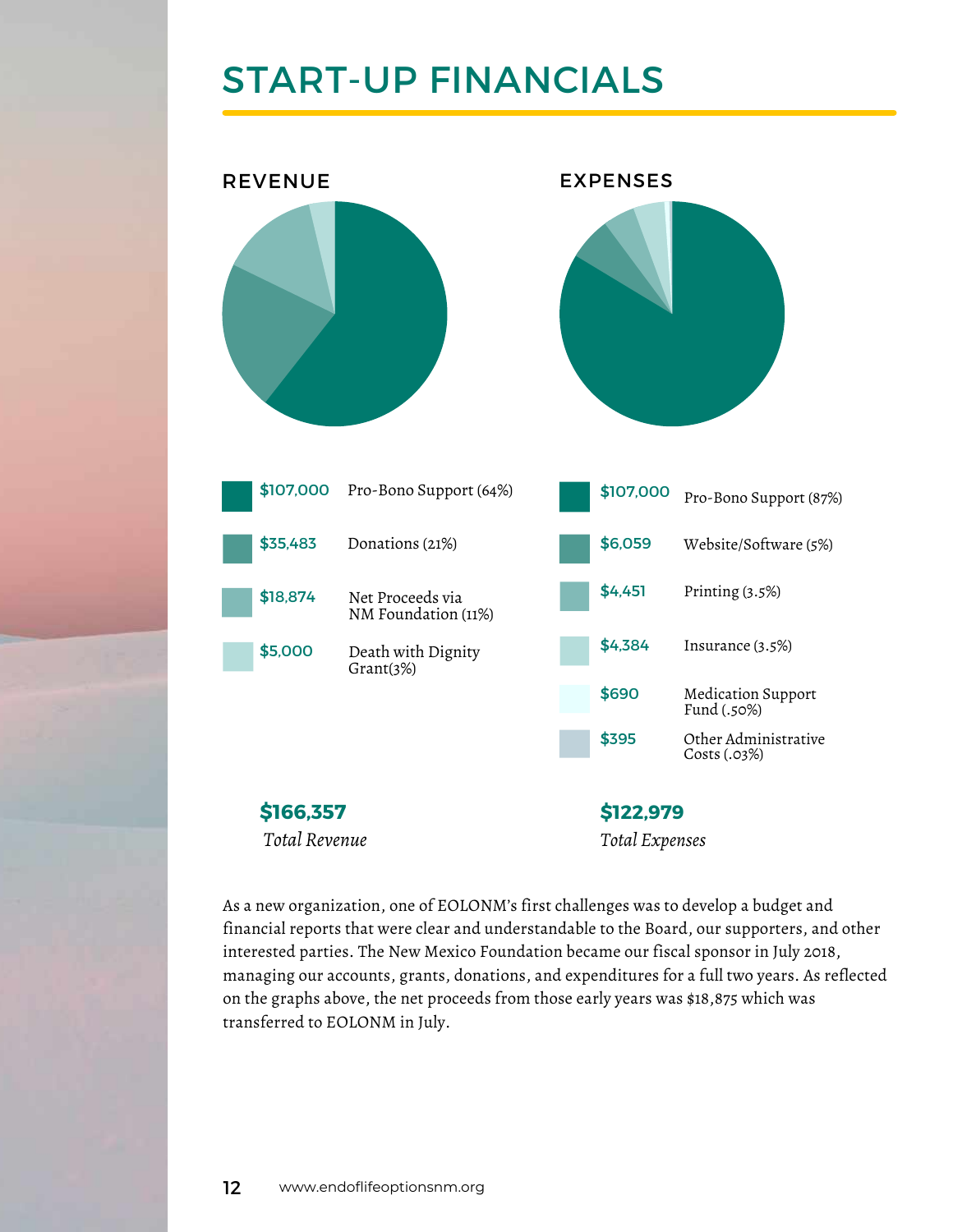### SUPPORT FROM OUR PARTNERS

**To date, all of the work of EOLONM has been done by volunteer or pro-bono support.** However, as we continue to work with our partners, better define our scope of services, and explore other sources of funding, it is clear that private donations need to become an increasingly larger percent of our operating funds in order for us to become a fully sustainable non-profit organization. Support from our generous donors *and* partners is putting us on the right path to do that.

**EOLONM** was able to hit the ground running both organizationally and programmatically because of volunteers, but also because of our national and state partners. We would not be where we are today without them. Here is a description of the of the kinds of pro bono support we received from our partners in 2021:

**Compassion & Choices** and **Compassion & Choices Action Network** provided direct contractual support for New Mexico Organizer **Jill VonOsten**, who was incredibly capable and productive in providing volunteer coordination, community organizing, education and training, public outreach, and communications. The value of this support for 2021 was \$57,000. Compassion & Choices Action Network also worked closely with EOLONM on advocacy, while Compassion & Choices helped develop bilingual materials to support our new law and provided their staff's expertise to co-host virtual clinical trainings.

**Death with Dignity** (DWD) awarded us a grant for \$5,000 early in 2021. We used this funding to upgrade our website and communications to enhance outreach. In addition to providing technical assistance throughout the year, DWD has recently served as our fiscal sponsor to accept all types of tax-deductible contributions, including stocks, equities, and other financial instruments as we wait for final approval of our 501(c)3 status from the IRS.

**Delta Management Group** (DMG), a New Mexico corporation that provides strategic planning, direct support, and technical assistance to a variety of non-profit organizations and professional associations, donated a year of start-up assistance to EOLONM. Through the generosity of our Champion and Advisor, **Debbie Armstrong**, President of DMG, they provided bookkeeping, facilitated strategic planning sessions, and provided staffing to both support the Board and manage EOLONM's day-to-day operations, including responding to inquiries and requests for client services. For the last eight months of 2021 these donated services had a value of \$50,000.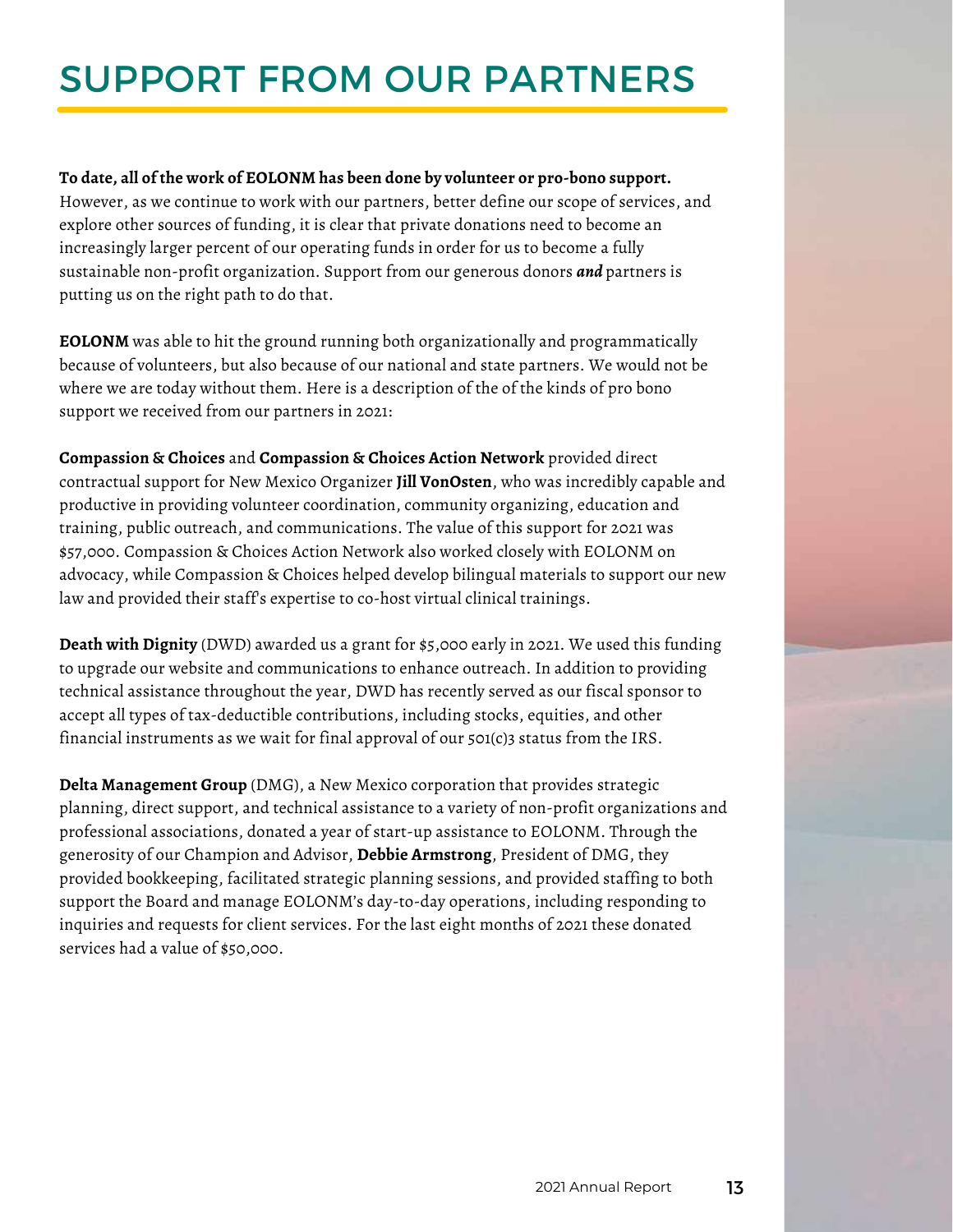### OUR FOUNDING DONORS

#### $$10,000 +$

Stephen McConnell

Jarratt Applewhite MaryKay Brady K. Cheevers Adrienne Dare Trylla Esherick Lynn Gary Lara Goitein

Nancy Abell Elizabeth Armijo Elizabeth Baxter Anna Carlisle Carleen Cirillo Billie Clinton Wendy Cohen Susan Conway Glenn Dickter & Lynn McKelvey Linda Eitzen El Castillo Residents Foundation Haines and Nancy Gaffner Fund, Santa Fe Community Foundation Mary Ganapol Joan Gibson

Ronald Rinker & Jay Geiger Joann Ruppert

Frank & Martha Spring Paul Thorne & Elizabeth Whitefield Thorne Janice Wilson Barak Wolff & Leah Popp

#### \$1,000-\$9,999

Marcia Angell Rep. Deborah Armstrong Phyllis Bergman Revathi A-Davidson Martha Davis

Daniel & Susan Friedman Keith Julian Carin Milburn Eleanor Palk Robert & Jane Schwartz

#### \$500-\$999

Judith Kilpatrick Randi Lowenthal Mary McLaren Michael & Patsy Nelson Melanie Reitmeyer Doris Sanchez

Velma Smith Rabinowe Family Fund, Santa Fe Community Foundation Carol V. Vaughan Jill VonOsten Jane Wishner

#### \$100-\$499

Victoria M. Grass Henderson Graphics B.G. Hosie Gary & Jo Jacobs Robert & Beverly Jones Norty & Summers Kalishman Gayle Langford Barbara Leighton Donald Massey Richard D. Mastin Elizabeth Martinez Patricia Meyer Amanda Mondragon Joan Murphy Eric Ockerhausen

#### $<$  \$99

Cristy Holden Molly Langley Meggin Lorino Rochelle Mann Michael McCaffery Eric Metzler Charlotte Minter Deanna Mooney Jan Novak Carole Owens Anne Petrokubi

#### Jeffery S. Pine Lorraine Schwartz Lou Ann Garner & Paul J. Malin Donna Seifert Linda Siegle Lorraine Smith in memory of Hal Smith Janelda Hogan in memory of Janet Smith Linda Sprague Jim Platt & Jana Svobodova Bert Umland Joan Weissman Norma Tapia Dr. Carolina Yahne Linda Zinner

Susanne Pinkham David Rose Norva Saltman Ashley Sanderson Janet Simon Andrea Sullivan Marke Talley First Unitarian Church of Albuquerque Prashant Ziskind Elizabeth Zollo

*\*If we have missed or misspelled yourname, pleaselet us know.*



Paula Getz Teri Hackler Patrick Joseph Hoffman

Amina Ahaddad Veronika Barnes Cynthia Barber Leah Becker Diane Bessette Irving M. Don Dietz III Michael Foley Marlene Foster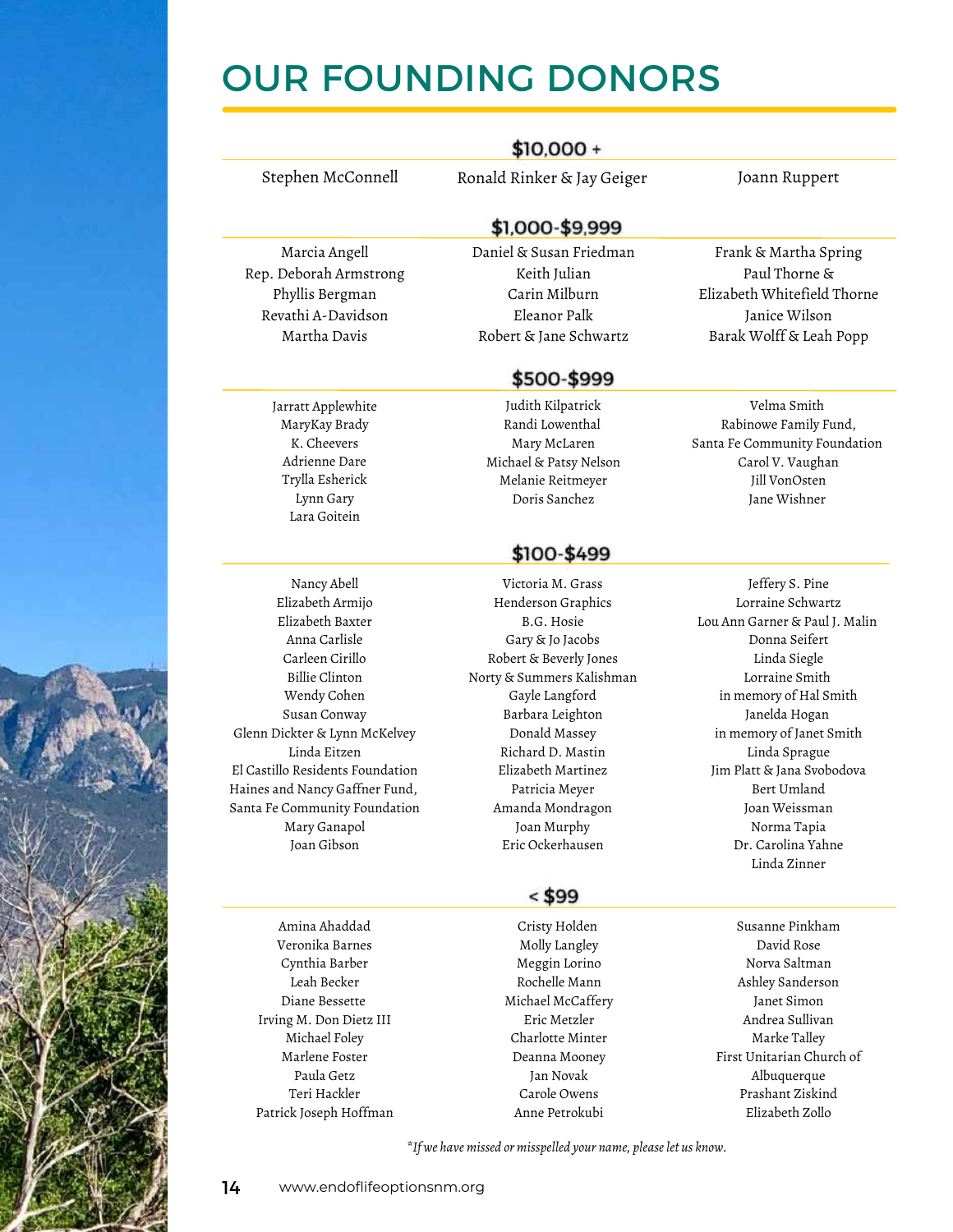### WE WORK TO HELP...

- **Individuals and families** with advance care planning, educational resources, referrals, and support as they decide about their treatments and end-of-life options
- $\bullet$ **The public, community leaders, and the media** be informed about end-of-life issues
- **Healthcare professionals** access education and training, and support them so they can provide the care and services their patients want
- **Healthcare systems and hospices** as they support their patients' end-of-life choices  $\bullet$
- **Patients and families** access the new medical aid in dying law



[Down](https://endoflifeoptionsnm.org/wp-content/uploads/2021/08/EOLONM-brochure-web.pdf)load our brochure as a PDF from our website

bit.ly/3pS7NTB